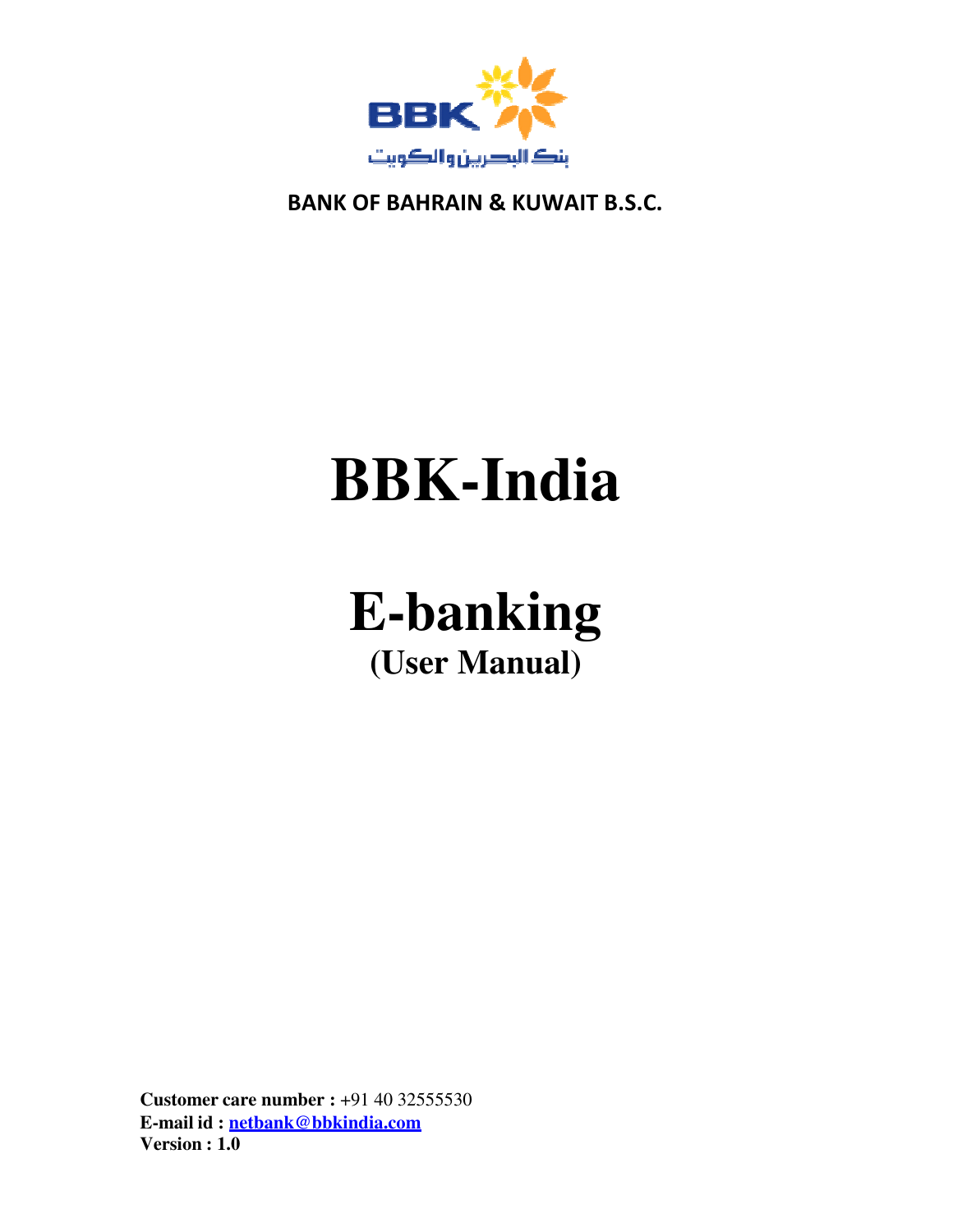

| $\mathbf{1}$   |              |        |        |
|----------------|--------------|--------|--------|
|                | 1.1          |        |        |
|                | 1.2          |        |        |
|                | 1.3          |        |        |
| $\overline{2}$ |              |        |        |
|                | 2.1          |        |        |
|                | 2.2          |        |        |
|                | 2.3          |        |        |
| 3 <sup>1</sup> |              |        |        |
|                | 3.1          |        |        |
|                | 3.2          |        |        |
|                | 3.3          |        |        |
|                | 3.3.1        |        |        |
|                | 3.3.1.1      |        |        |
|                | 3.3.1.2      |        |        |
|                | 3.3.1.3      |        |        |
|                | 3.3.1.4      |        |        |
|                | 3.3.2        |        |        |
|                | 3.3.2.1      |        |        |
|                | 3.3.2.2      |        |        |
|                | 3.3.2.3      |        |        |
|                | 3.3.2.4      |        |        |
|                | 3.3.2.5      |        |        |
|                | 3.3.3        |        |        |
|                | 3.3.3.1      |        |        |
|                | 3.3.3.2      |        |        |
|                | 3.3.3.3      |        |        |
|                | 3.3.3.4      |        |        |
|                | 3.3.3.5      |        |        |
|                | 3.3.4        |        |        |
|                | 3.3.4.1      |        |        |
|                | 3.3.4.2      |        |        |
|                | 3.3.5        | Mails. | $7 \,$ |
|                | <b>3.3.6</b> |        |        |
|                | 3.3.6.1      |        |        |
|                | 3.3.6.2      |        |        |
|                | 3.3.6.3      |        |        |
|                | 3.3.6.4      |        |        |
|                | 3.3.7        |        |        |
|                | 3.3.7.1      |        |        |
|                | 3.3.7.2      |        |        |
|                | 3.3.8        |        |        |
|                | 3.3.8.1      |        |        |
|                | 3.3.8.2      |        |        |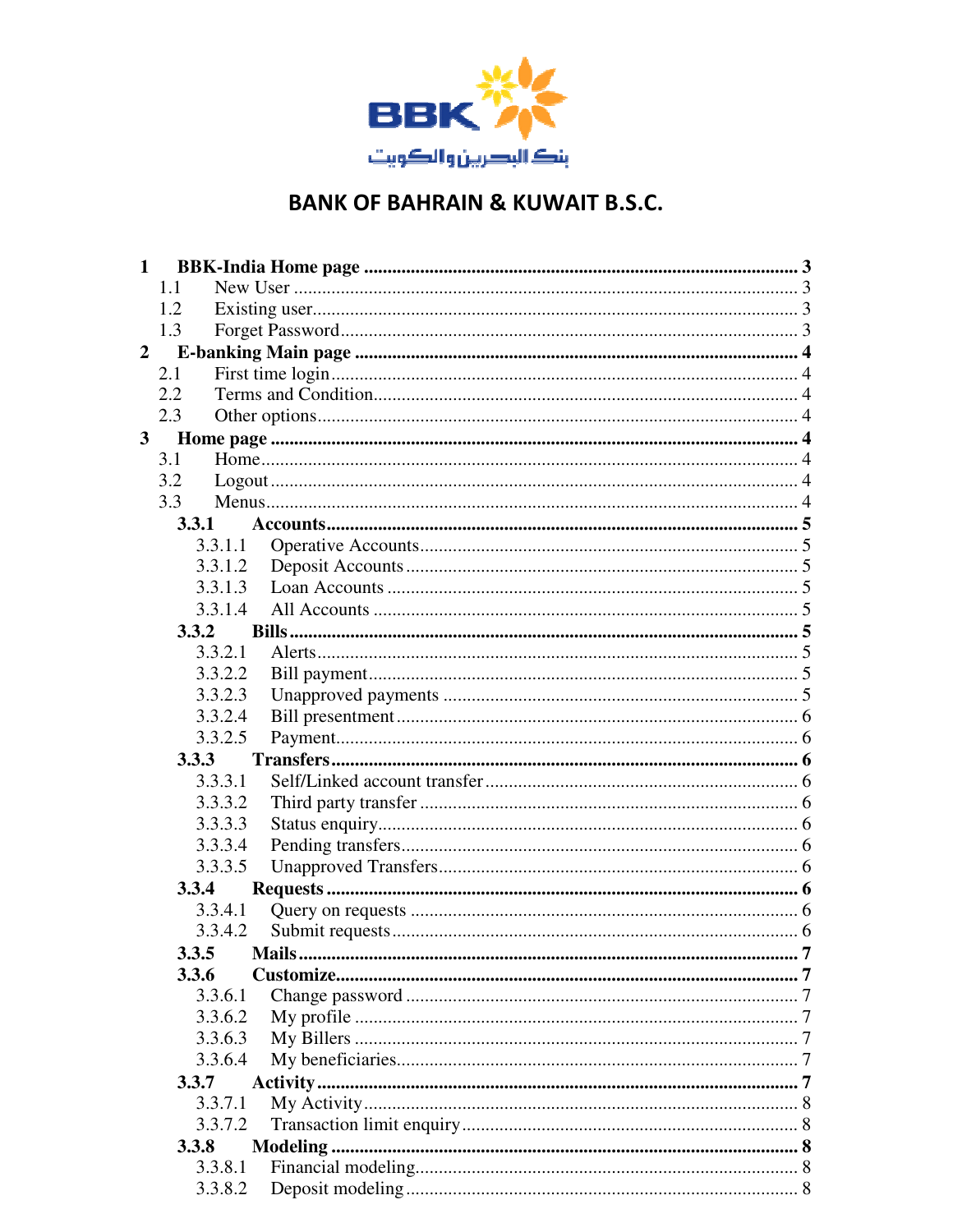

# **1 BBK-India Home page**

http://www.bbkindia.com provides information about the various services BBK-India offers.

To access **"Internet banking"**, User can use the E-banking menu present at the right pane present in the BBK-India home page.

| <b>E-BANKING</b>       |  |  |
|------------------------|--|--|
| To login E-Banking     |  |  |
| Click Here             |  |  |
| New User?              |  |  |
| <b>Forgot Password</b> |  |  |
| Login Help             |  |  |
|                        |  |  |

#### **1.1 New User**

If you are a new to the Internet banking, Click "New User?". Your will be directed to a registration form with further instruction about internet banking and account opening with our bank.

# **1.2 Existing user**

If you are already existing user, click the option **"Click here"** to access E-banking home page.

# **1.3 Forget Password**

Use this option to retrieve your forgotten password. On clicking the menu, you will be instructed for further information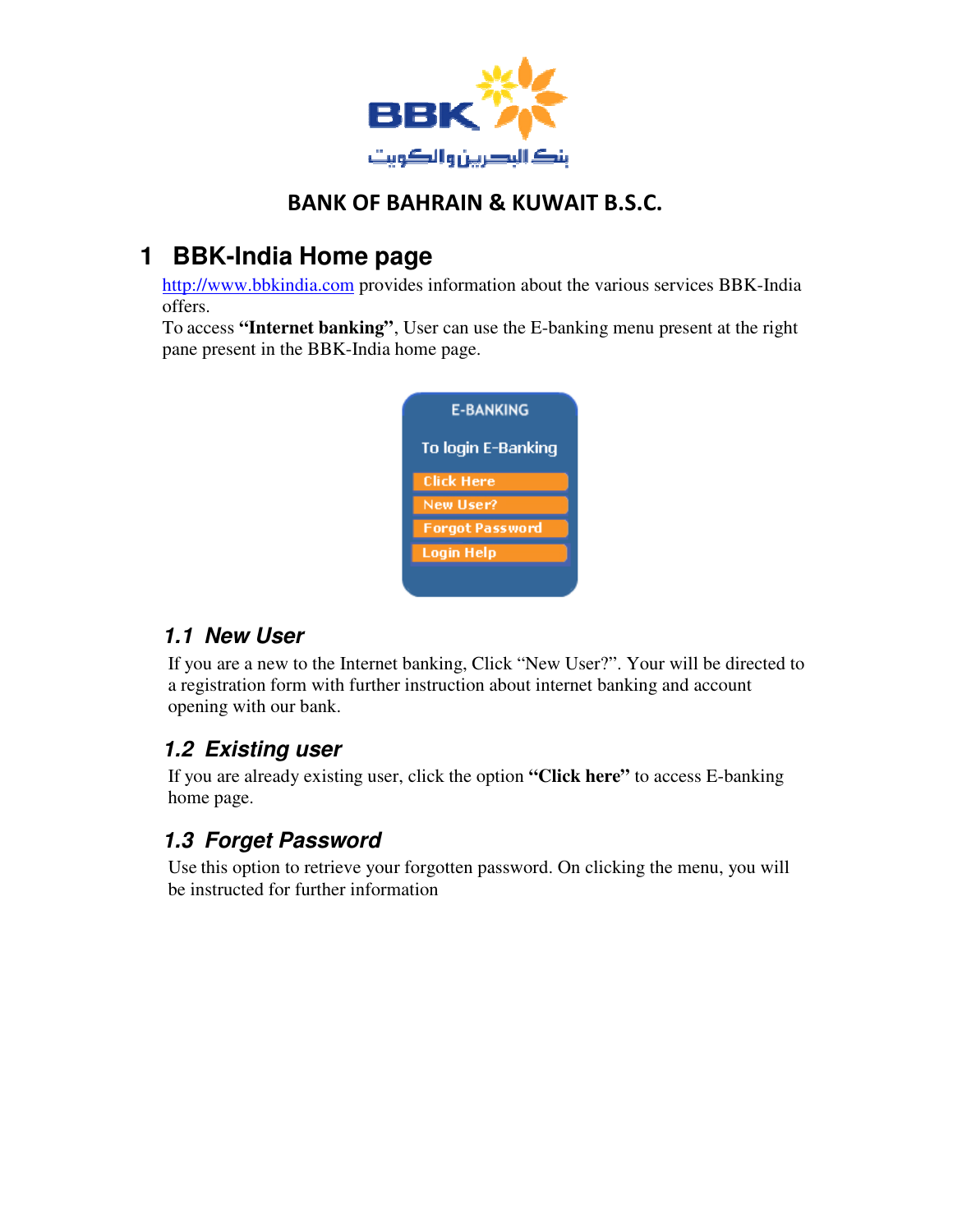

# **2 E-banking Main page**

On successful login, user will be redirected to E-banking main page.

# **2.1 First time login**

Enter the 10-digit User ID and password (through virtual keyboard) and click "Submit"

| Login                                                                                                                                                                                                       |                                                                                                                                                                                                                                                                                                                                                                           |
|-------------------------------------------------------------------------------------------------------------------------------------------------------------------------------------------------------------|---------------------------------------------------------------------------------------------------------------------------------------------------------------------------------------------------------------------------------------------------------------------------------------------------------------------------------------------------------------------------|
| User ID:<br>Password:<br>(Use virtual keyboard for password)<br>Submit<br>* You must have a valid Customer ID and PIN.<br>Terms Of Service   New User? Register now<br>Unable to log in?   Customer Service | Virtual Keyboard (for entering password only)<br>$\mathbf b$<br>d<br>$\mathbb{C}$<br>g<br>$\tau$<br>z<br>a<br>37<br>W<br>l k<br>e<br>s<br>$\alpha$<br>$\overline{\mathbf{x}}$<br>$+ +$<br>$\circledR$<br>妥<br>#<br>B.<br>$\frac{0}{6}$<br>=<br>P<br>Q.<br>$\sim$<br>5<br>6<br>8<br>$\mathcal{D}$<br>$\circ$<br>3<br>9<br>$\overline{4}$<br>capslock<br>backspace<br>clear |

\* You will be prompted to change your internet and transaction password as soon as you login. As a security measure please change the passwords immediately.

# **2.2 Terms and Condition**

Click "Terms of service" at the bottom of the page to know more about E-banking terms and conditions

# **2.3 Other options**

User can click the various options provided to them viz. "Unable to login", "Customer service" and "New user? Register now" to know more about it.

# **3 Home page**

After successful login, you will be redirected to the E-banking homepage.

#### **3.1 Home**

At any point of time, Press "Home" button at the top of the page to access E-banking homepage.

# **3.2 Logout**

Press "Logout" to logout of the current E-Banking session. As a security measure, you will be asked to close the browser window after successful logout.

# **3.3 Menus**

Various menus are present in the homepage for easy access. Detailed description is given below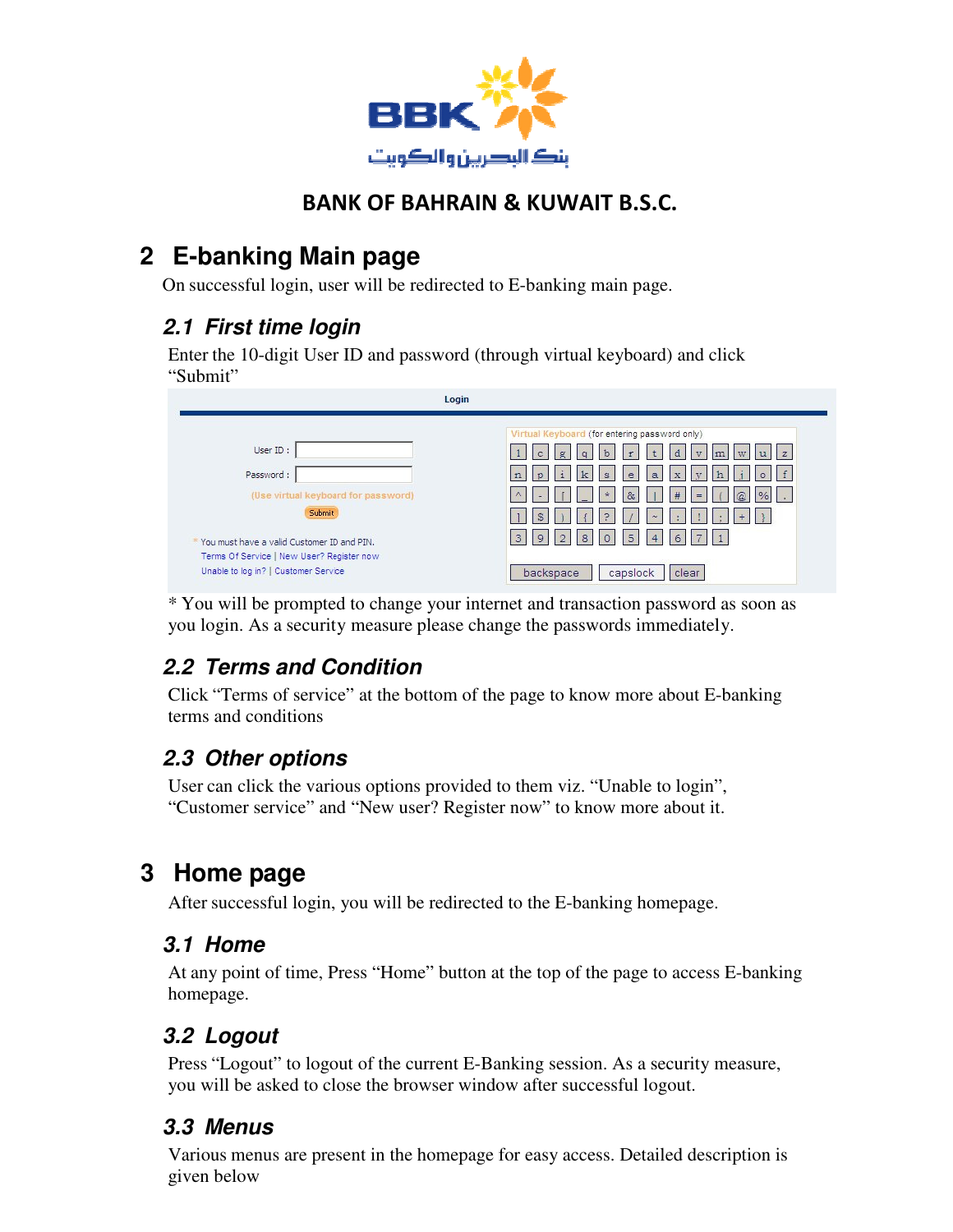

#### **3.3.1 Accounts**

#### **3.3.1.1 Operative Accounts**

Click this option to get information about your "Operative accounts". On the same page click "Closed Operative Accounts" to get information about your previous closed operative accounts.

#### • **Bank Statements**

Under operative accounts menu, select the "Account Number" and then "Query selection" from the Options menu. Then click "Submit".

Now you are provided with various options to fine tune the query for customized account summary. User can request for "last one month account summary", "last two month account summary" and also customized account summary as per the options provided (account summary based on transaction date, transaction amount, credit or debit etc…)

#### **3.3.1.2 Deposit Accounts**

Click this option to get information about your "Deposit accounts".

#### **3.3.1.3 Loan Accounts**

Click this option to get information about your "Loan accounts".

#### **3.3.1.4 All Accounts**

Click this option to get information about your All accounts viz Operative, Deposit and Loan accounts.

#### **3.3.2 Bills**

This menu enables the user to get information about Bill payment and presentment.

#### **3.3.2.1 Alerts**

Click this option to get information about "Bill" alerts like Pending payments, pending presented bills etc…

#### **3.3.2.2 Bill payment**

Click this option to get complete information about bill payment. User can add new payee, search payee, view information on previous payments etc…

#### **3.3.2.3 Unapproved payments**

Click this option to get information about "Unapproved Bill" payments.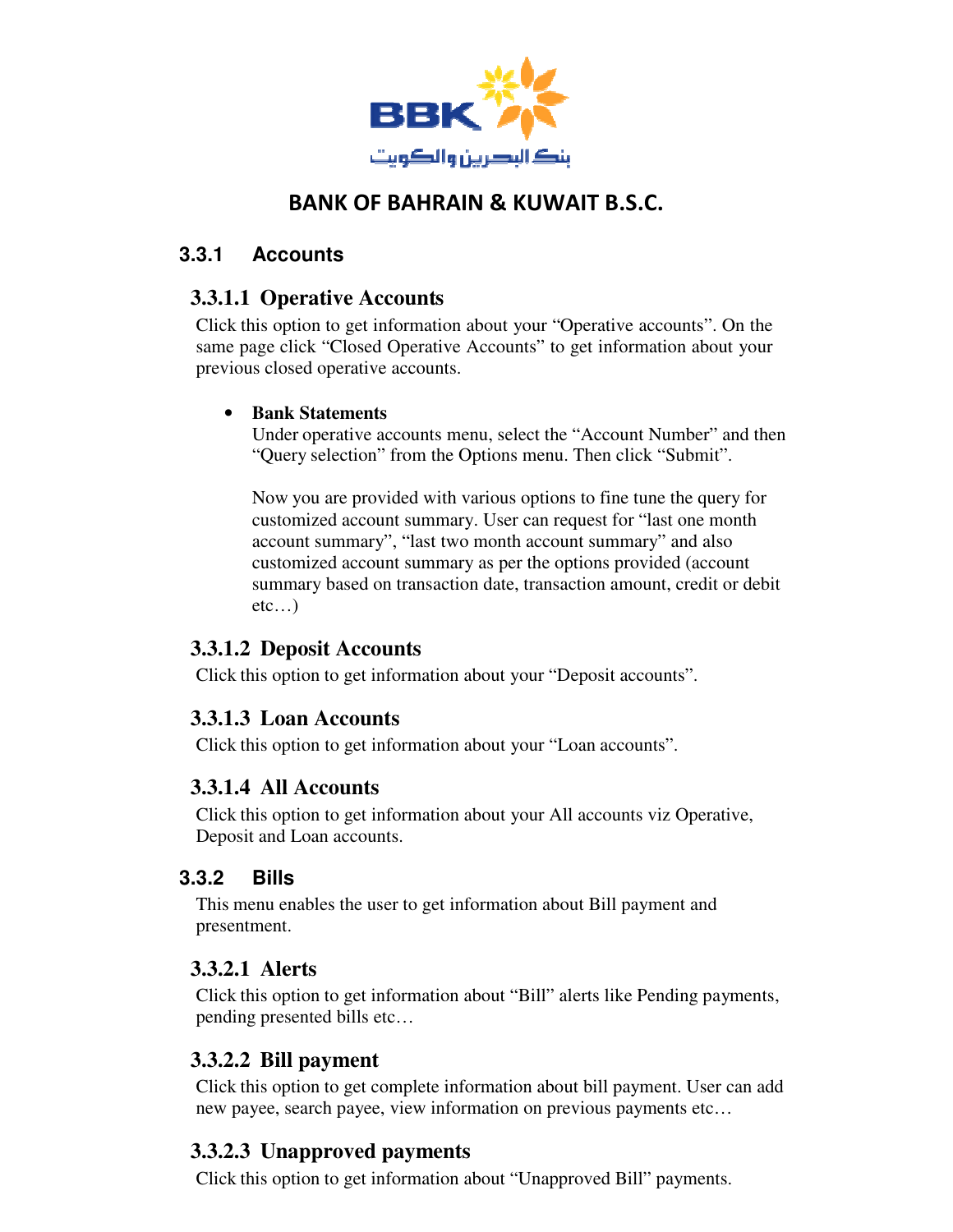

#### **3.3.2.4 Bill presentment**

Click this option to get information about "Bills" waiting for you acceptance. You can also view pending payments, payments made and rejected payments.

#### **3.3.2.5 Payment**

Click this option to get snapshot view of bill payments made.

#### **3.3.3 Transfers**

This menu enables the user to transfer funds. Various options available to user are given below.

#### **3.3.3.1 Self/Linked account transfer**

Use this option to transfer funds between your own accounts (If you have more than one account with the bank)

#### **3.3.3.2 Third party transfer**

Use this option to transfer funds to any third party accounts within the bank.

#### **3.3.3.3 Status enquiry**

Use this option to query status about your transfers. You can fine tune the query by selecting various options (Type of transfer, date, amount, status etc.. ) provided.

#### **3.3.3.4 Pending transfers**

Use this option to get information about the pending transfers.

#### **3.3.3.5 Unapproved Transfers**

Use this option to get information about the transfer that you requested but not executed (unapproved) due to various reasons.

#### **3.3.4 Requests**

This menu will enable the user to request various facilities available and also the request status.

#### **3.3.4.1 Query on requests**

Use this option to query and find the status of the submitted request.

#### **3.3.4.2 Submit requests**

Use this option to request various facilities provided by the bank viz. Account opening request, Change address request etc…

The options under this menu are

• **Account opening request**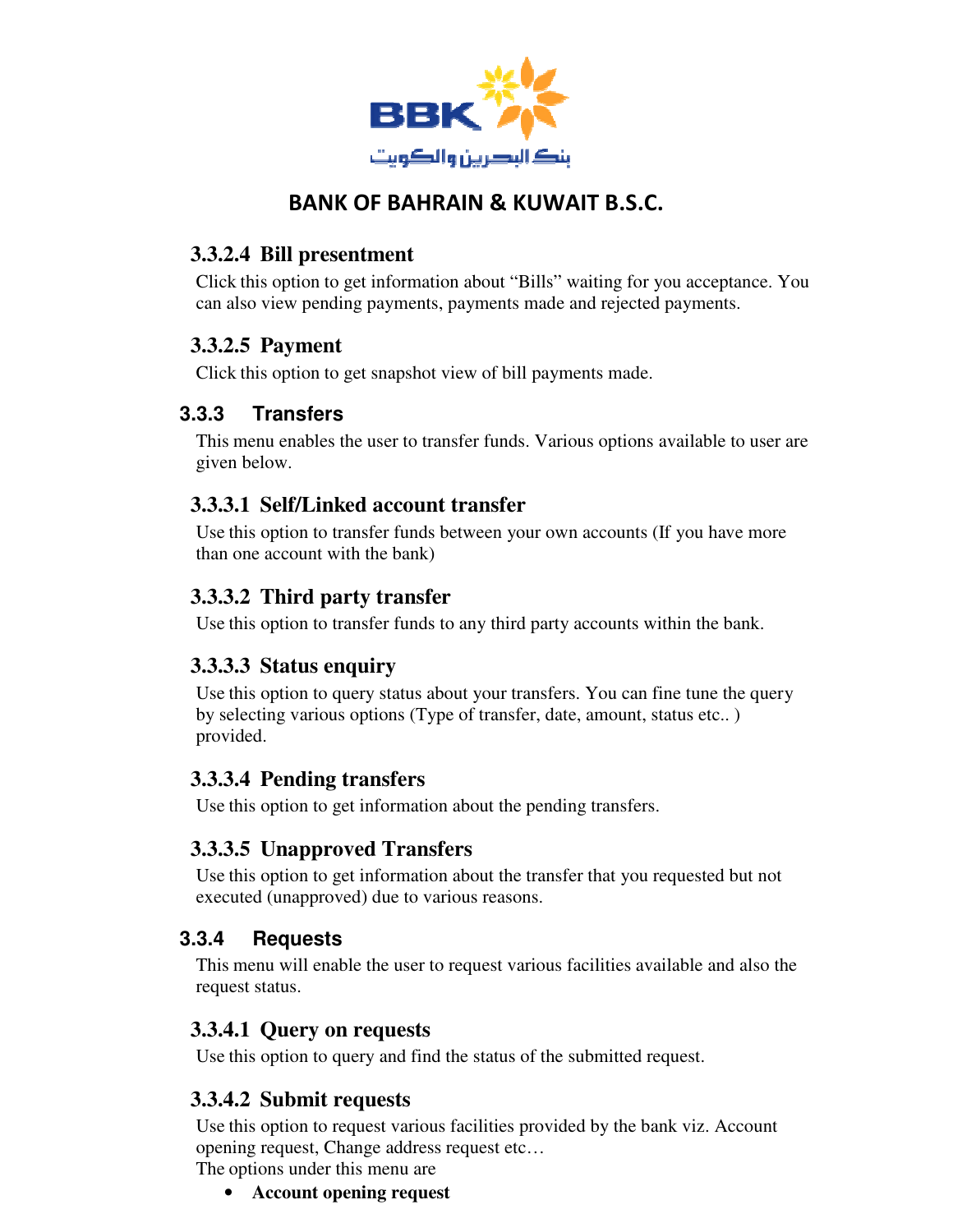

Use this option to place a request for opening a new account (Current/checking account).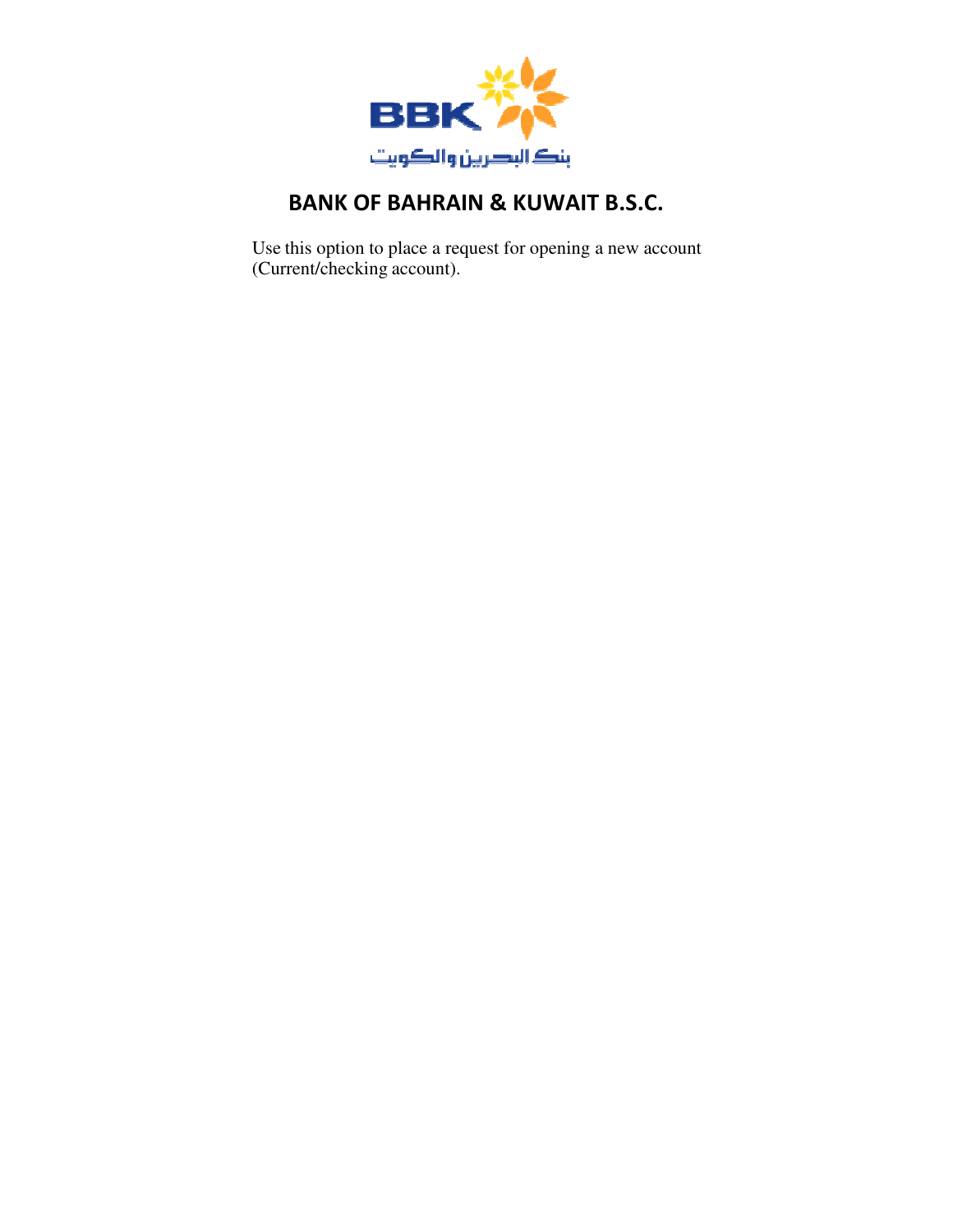

- **Change address request** Use this option to place a request for changing the existing address.
- **Cheque Book request** Use this option to place a request for an issue new "Cheque book".
- **DD request** Use this option to place a request for issuing a new DD.
- **Breaking an FD** Use this option to place a request on breaking an FD account.
- **FD Account opening** Use this option to place a request on FD account opening.
- **FD renewal** Use this option to place a request on existing FD renewal.
- **Stop Cheque request**

Use this option to place a request for stopping a Cheque payment requested

#### **3.3.5 Mails**

This option helps in managing your mailing needs between the bank and the customer. Various options available under the "Mails" menu are Inbox, Sent Mails, Trash, Compose mail and Folders

#### **3.3.6 Customize**

This menu provides various customization options for the user.

# **3.3.6.1 Change password**

Use this option to change Internet login and Transaction password. The password should adhere to the password policy set by BBK-India.

# **3.3.6.2 My profile**

Use this option to change the personal information (email address, address etc...)

# **3.3.6.3 My Billers**

Use this option to register "billers" for payment and presentment.

# **3.3.6.4 My beneficiaries**

Use this option to register "beneficiaries" for payment and remittances

# **3.3.7 Activity**

This options helps to retrieve all the activities that a user perform in the e-banking website (both financial and non-financial)